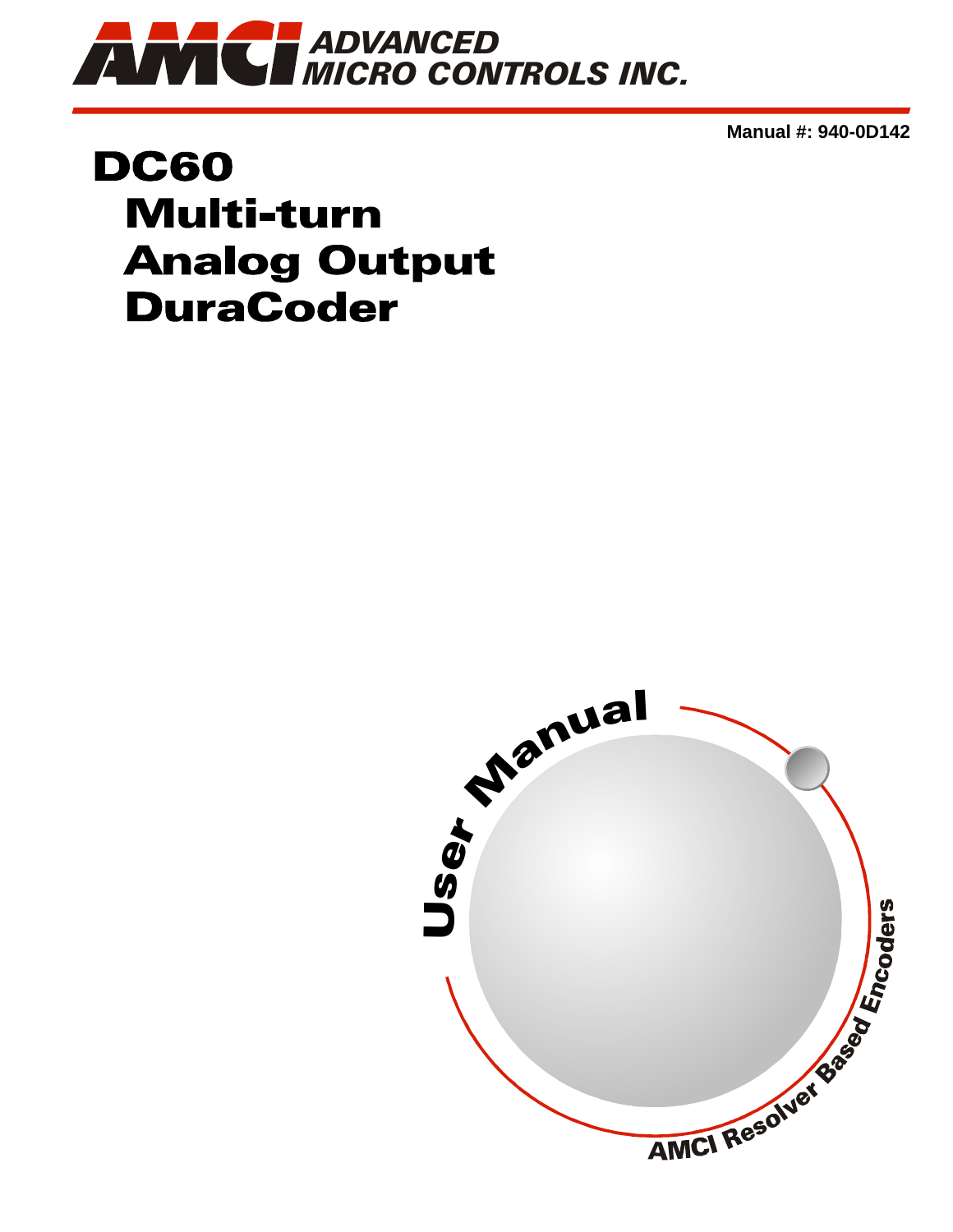# GENERAL INFORMATION

#### <span id="page-1-1"></span><span id="page-1-0"></span>*Important User Information*

The products and application data described in this manual are useful in a wide variety of different applications. Therefore, the user and others responsible for applying these products described herein are responsible for determining the acceptability for each application. While efforts have been made to provide accurate information within this manual, AMCI assumes no responsibility for the application or the completeness of the information contained herein.

UNDER NO CIRCUMSTANCES WILL ADVANCED MICRO CONTROLS, INC. BE RESPONSIBLE OR AGES OR LOSSES, ARISING FROM THE USE OF ANY INFORMATION CONTAINED WITHIN THIS MANUAL, OR THE USE OF ANY PRODUCTS OR SERVICES REFERENCED HEREIN.

No patent liability is assumed by AMCI, with respect to use of information, circuits, equipment, or software described in this manual.

The information contained within this manual is subject to change without notice.

This manual is copyright 2019 by Advanced Micro Controls Inc. You may reproduce this manual, in whole or in part, for your personal use, provided that this copyright notice is included. You may distribute copies of this complete manual in electronic format provided that they are unaltered from the version posted by Advanced Micro Controls Inc. on our official website: *www.amci.com*. You may incorporate portions of this documents in other literature for your own personal use provided that you include the notice "Portions of this document copyright 2019 by Advanced Micro Controls Inc." You may not alter the contents of this document or charge a fee for reproducing or distributing it.

#### <span id="page-1-2"></span>*Standard Warranty*

ADVANCED MICRO CONTROLS, INC. warrants that all equipment manufactured by it will be free from defects, under normal use, in materials and workmanship for a period of [18] months. Within this warranty period, AMCI shall, at its option, repair or replace, free of charge, any equipment covered by this warranty which is returned, shipping charges prepaid, within eighteen months from date of invoice, and which upon examination proves to be defective in material or workmanship and not caused by accident, misuse, neglect, alteration, improper installation or improper testing.

The provisions of the "STANDARD WARRANTY" are the sole obligations of AMCI and excludes all other warranties expressed or implied. In no event shall AMCI be liable for incidental or consequential damages or for delay in performance of this warranty.

#### <span id="page-1-3"></span>*Returns Policy*

All equipment being returned to AMCI for repair or replacement, regardless of warranty status, must have a Return Merchandise Authorization number issued by AMCI. Call (860) 585-1254 with the model number and serial number (if applicable) along with a description of the problem during regular business hours, Monday through Friday, 8AM - 5PM Eastern. An "RMA" number will be issued. Equipment must be shipped to AMCI with transportation charges prepaid. Title and risk of loss or damage remains with the customer until shipment is received by AMCI.

#### <span id="page-1-4"></span>*24 Hour Technical Support Number*

24 Hour technical support is available on this product. If you have internet access, start at www.amci.com. Product documentation and FAQ's are available on the site that answer most common questions.

If you require additional technical support, call (860) 583-1254. Your call will be answered by the factory during regular business hours, Monday through Friday, 8AM - 5PM Eastern. During non-business hours an automated system will ask you to enter the telephone number you can be reached at. Please remember to include your area code. The system will page an engineer on call. Please have your product model number and a description of the problem ready before you call.

#### <span id="page-1-5"></span>*Waste Electrical and Electronic Equipment (WEEE)*



At the end of life, this equipment should be collected separately from any unsorted municipal waste.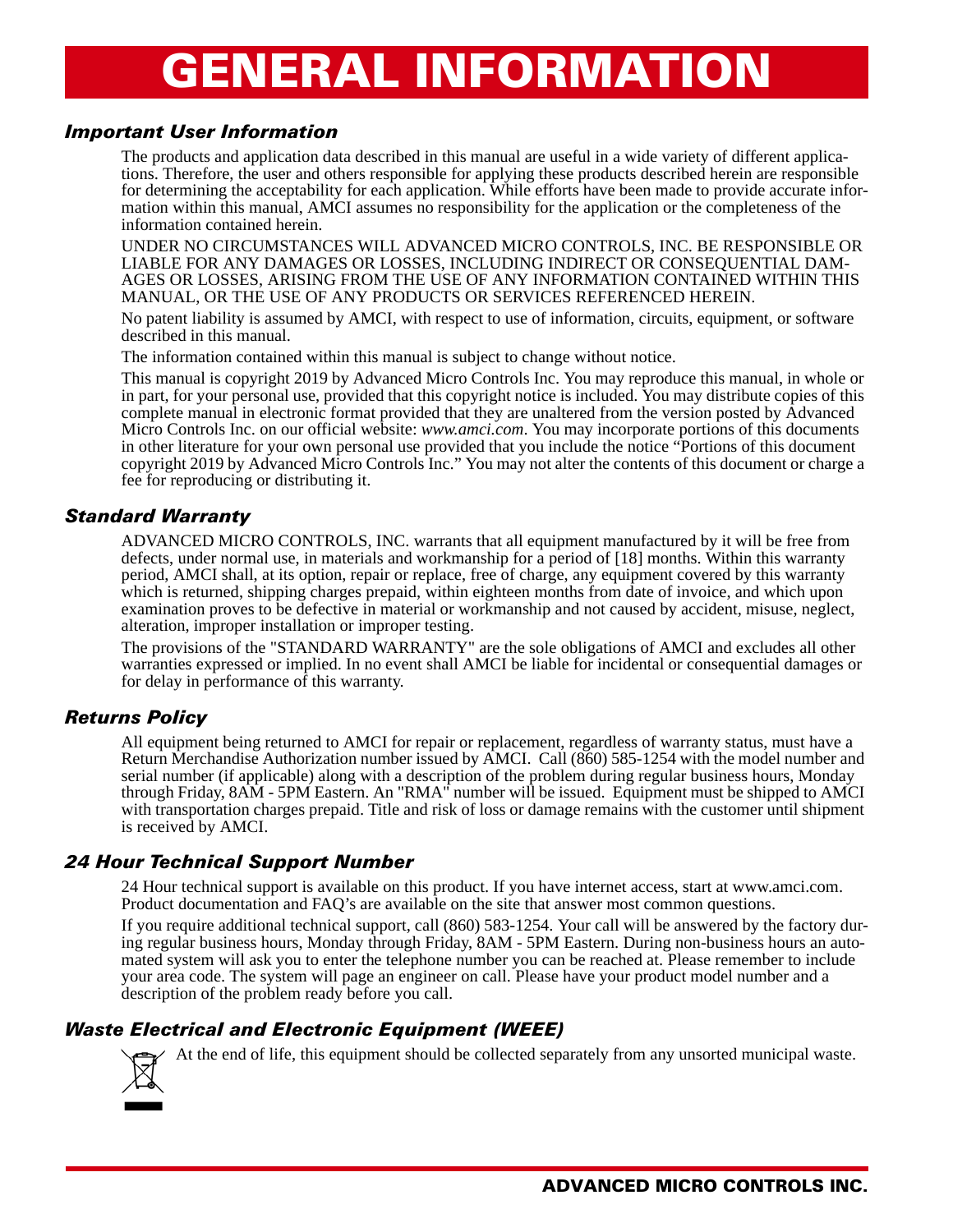## TABLE OF CONTENTS

#### *[GENERAL INFORMATION](#page-1-0)*

| 24 Hour Technical Support Number  2       |
|-------------------------------------------|
| Waste Electrical and Electronic Equipment |
|                                           |

#### *[About this Manual](#page-4-0)*

| Trademarks and Other Legal Stuff  5 |  |
|-------------------------------------|--|
|                                     |  |
|                                     |  |
|                                     |  |
|                                     |  |

#### *[DC60 Specifications](#page-6-0)*

| Voltage Output DuraCoder  10     |  |
|----------------------------------|--|
| Current Output DuraCoder  10     |  |
|                                  |  |
|                                  |  |
| Environmental Specifications  11 |  |
|                                  |  |

#### *[Physical Installation](#page-12-0)*

| Electrostatic Discharge          |    |  |
|----------------------------------|----|--|
|                                  |    |  |
| Suitable Environment  13         |    |  |
|                                  |    |  |
| A Note on Cable Direction  13    |    |  |
| Availability of CAD Drawings  13 |    |  |
|                                  |    |  |
| Flange Mount, Aluminum Body,     |    |  |
|                                  |    |  |
| Flange Mount, Aluminum Body,     |    |  |
|                                  |    |  |
| Servo Mount, Aluminum Body,      |    |  |
|                                  | 15 |  |
| Servo Mount, Aluminum Body,      |    |  |
|                                  | 15 |  |
|                                  |    |  |

#### *[Wire Power and I/O](#page-16-0)*

| Connector Location and Pinout  17 |  |
|-----------------------------------|--|
|                                   |  |
| <b>Right Angle Cable Exit</b>     |  |
|                                   |  |
| Mating Connectors and             |  |
|                                   |  |
| Sample Wiring Diagram  18         |  |
|                                   |  |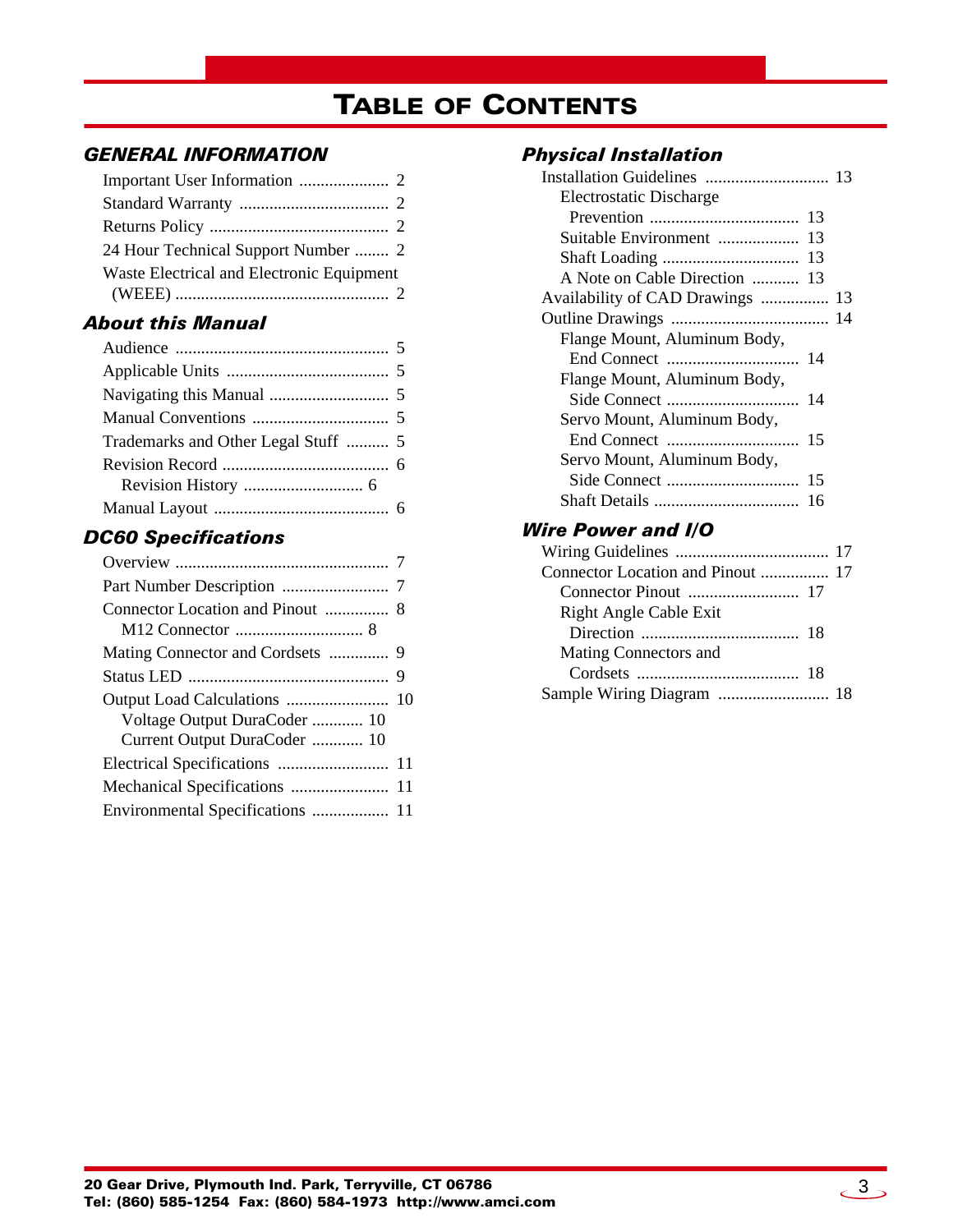*Notes*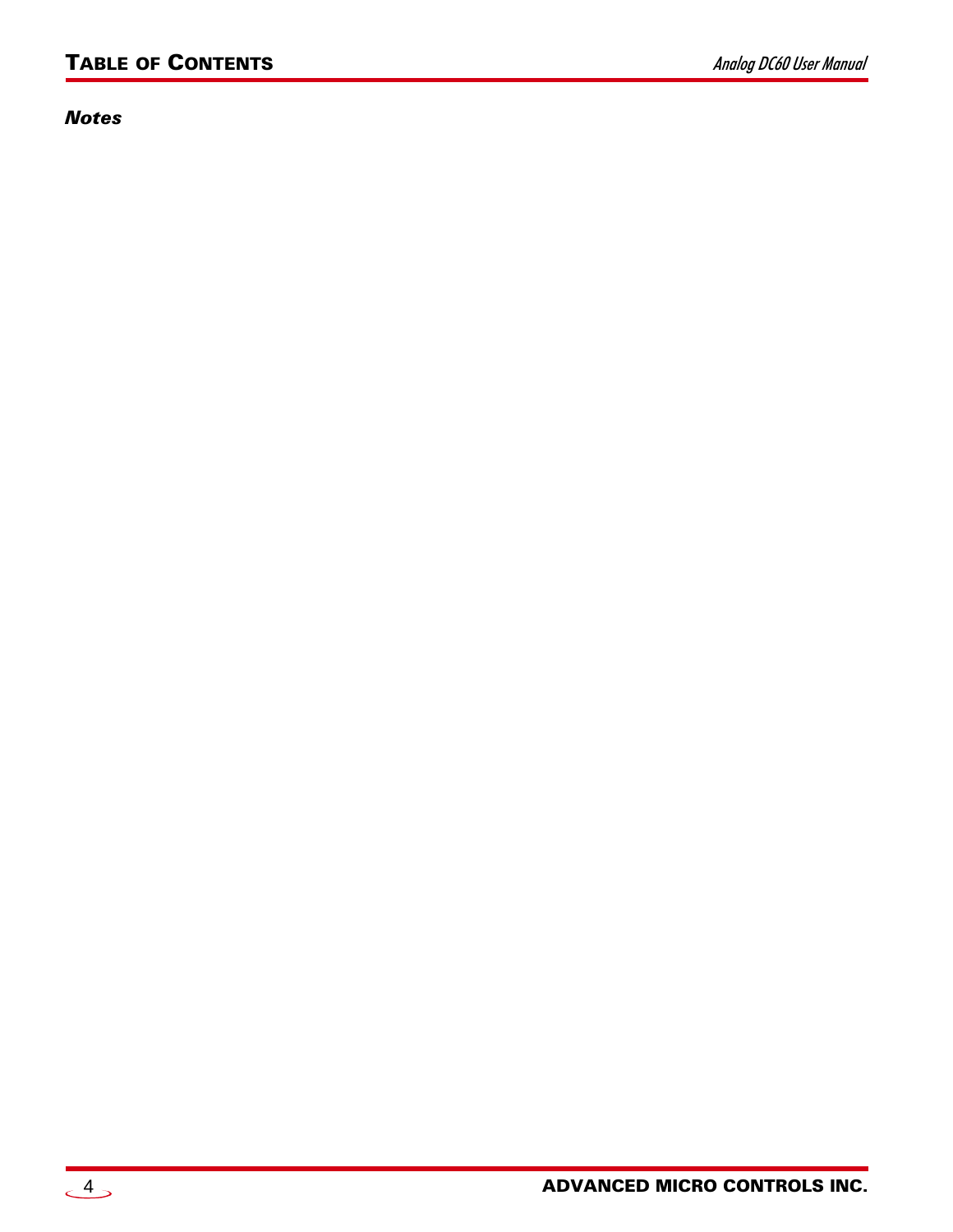## ABOUT THIS MANUAL

<span id="page-4-0"></span>**Read this chapter to learn how to navigate through this manual and familiarize yourself with the conventions used in it. The last section of this chapter highlights the manual's remaining chapters and their target audience.**

#### <span id="page-4-1"></span>*Audience*

This manual explains the installation and operation of AMCI's DC60 series of multi-turn resolver based encoders with analog outputs. It is written for the engineer responsible for incorporating the DC60 into a design as well as the engineer or technician responsible for its actual installation.

#### <span id="page-4-2"></span>*Applicable Units*

This manual is applicable to all DC60 multi-turn encoders with analog outputs. All of these units offer sixteen bit position resolution and can be ordered to encode from 1 to 1,024 turns. Outputs include multiple voltage and current options.

#### <span id="page-4-3"></span>*Navigating this Manual*

This manual is designed to be used in both printed and on-line forms. Its on-line form is a PDF document, which requires Adobe Acrobat Reader version 7.0+ to open it. You are allowed to select and copy sections for use in other documents. If you own Adobe Acrobat Reader version  $X<sub>+</sub>$  or Adobe Acrobat version 7.0 +, you are allowed to add notes and annotations. If you decide to print out this manual, all sections contain an even number of pages which allows you to easily print out a single chapter on a duplex (two-sided) printer.

#### <span id="page-4-4"></span>*Manual Conventions*

Three icons are used to highlight important information in the manual:



**NOTES** highlight important concepts, decisions you must make, or the implications of those decisions.



**CAUTIONS** tell you when equipment may be damaged if the procedure is not followed properly.

**WARNING** 

**WARNINGS** tell you when people may be hurt or equipment may be damaged if the procedure is not followed properly.

The following table shows the text formatting conventions:

| Format                 | <b>Description</b>                                                                                                                                                                            |
|------------------------|-----------------------------------------------------------------------------------------------------------------------------------------------------------------------------------------------|
| Normal Font            | Font used throughout this manual.                                                                                                                                                             |
| <b>Emphasis Font</b>   | Font used for parameter names and the first time a new term is introduced.                                                                                                                    |
| <b>Cross Reference</b> | When viewing the PDF version of the manual, clicking on a blue cross reference jumps you to referenced section of the manual.                                                                 |
| <b>HTML Reference</b>  | When viewing the PDF version of the manual, clicking on a red cross reference<br>opens your default web browser to the referenced section of the AMCI website<br>if you have Internet access. |

#### <span id="page-4-5"></span>*Trademarks and Other Legal Stuff*

The AMCI logo is a trademark of Advanced Micro Controls Inc. "Adobe" and "Acrobat" are registered trademarks of Adobe Systems Incorporated.

All other trademarks contained herein are the property of their respective holders.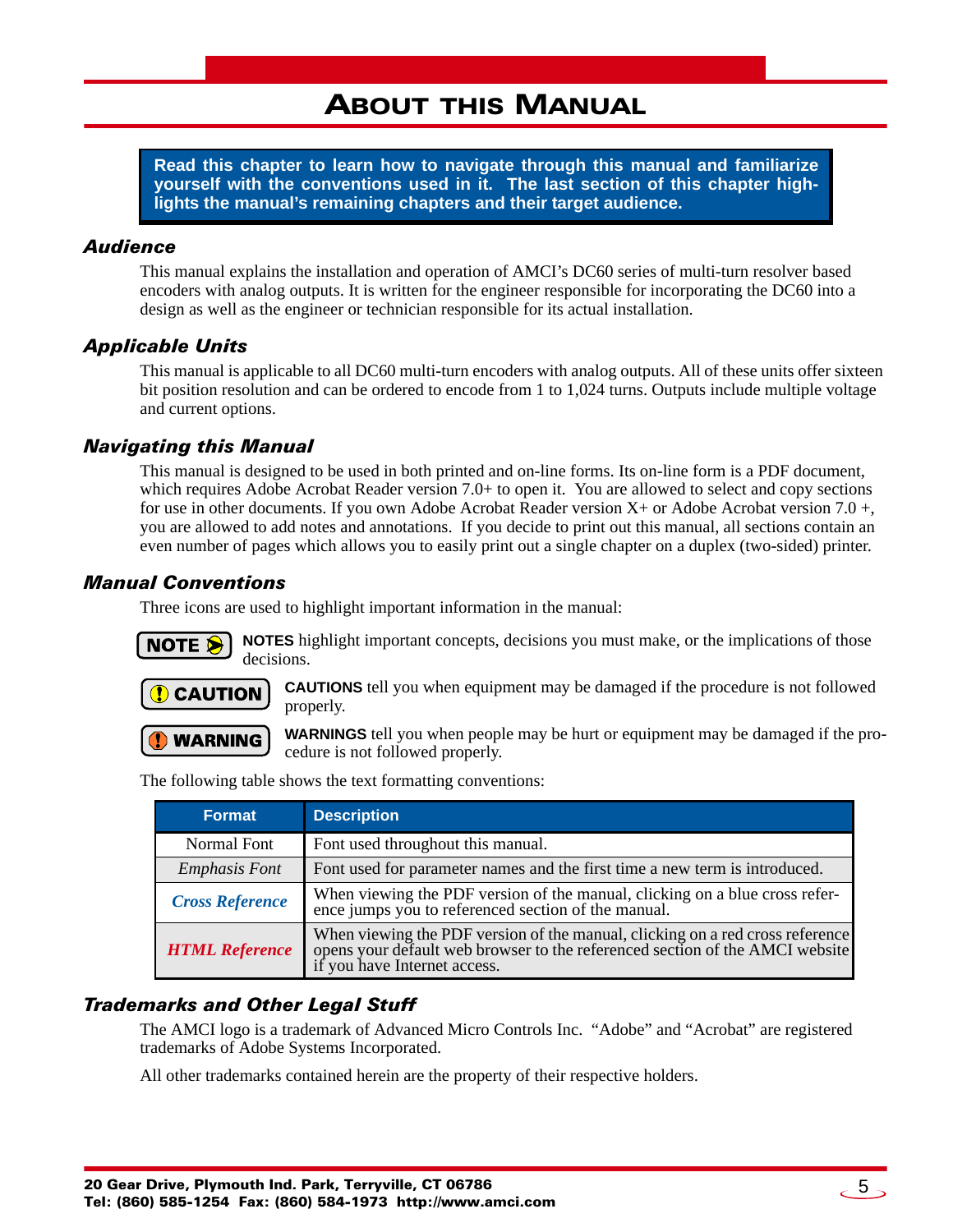#### <span id="page-5-0"></span>*Revision Record*

This manual, 940-0D142 is the third release of this manual. It was first released on March 27<sup>th</sup>, 2019.

#### <span id="page-5-1"></span>**Revision History**

940-0D142: 03/27/2019 Corrected servo mount outline drawings. Added several clarification notes.

940-0D141: 05/17/2016 Updated connector pinout, wiring diagram, power requirements, and the descriptions of the Status LED and Preset to Zero feature.

940-0D140: 11/13/2015 Initial Release

#### <span id="page-5-2"></span>*Manual Layout*

You will most likely read this manual for one of two reasons:

- If you are curious about the DC60, this manual contains the information you need to determine if the DC60 is the right product for your application. Chapter 1, DC60 Specifications, was written for you. The chapter contains all of the information you will need to fully specify the DC60 product in your application.
- $\triangleright$  If you need to install and use the DC60, then the rest of the manual is written for you. To simplify installation and configuration, the rest of the manual is broken down into *tasks*. Using the DC60 requires you to complete two tasks, and the manual is broken down into sections that explain how to complete each one.

| <b>Chapter Title</b>         | <b>Chapter Description</b>                                                                                                                                                                       | <b>Starting Page</b> |
|------------------------------|--------------------------------------------------------------------------------------------------------------------------------------------------------------------------------------------------|----------------------|
| <b>DC60</b> Specifications   | Complete specifications of the DC60 products.                                                                                                                                                    |                      |
| <b>Physical Installation</b> | Task instructions that give you the information and steps<br>needed to physically install an DC60 encoder on your<br>machine.                                                                    | 13                   |
| <b>Wire Power and I/O</b>    | Task instructions that give you the information and steps<br>needed to wire power and I/O connections to the DC60.<br>These instructions are applicable to both bench top and<br>machine wiring. | 17                   |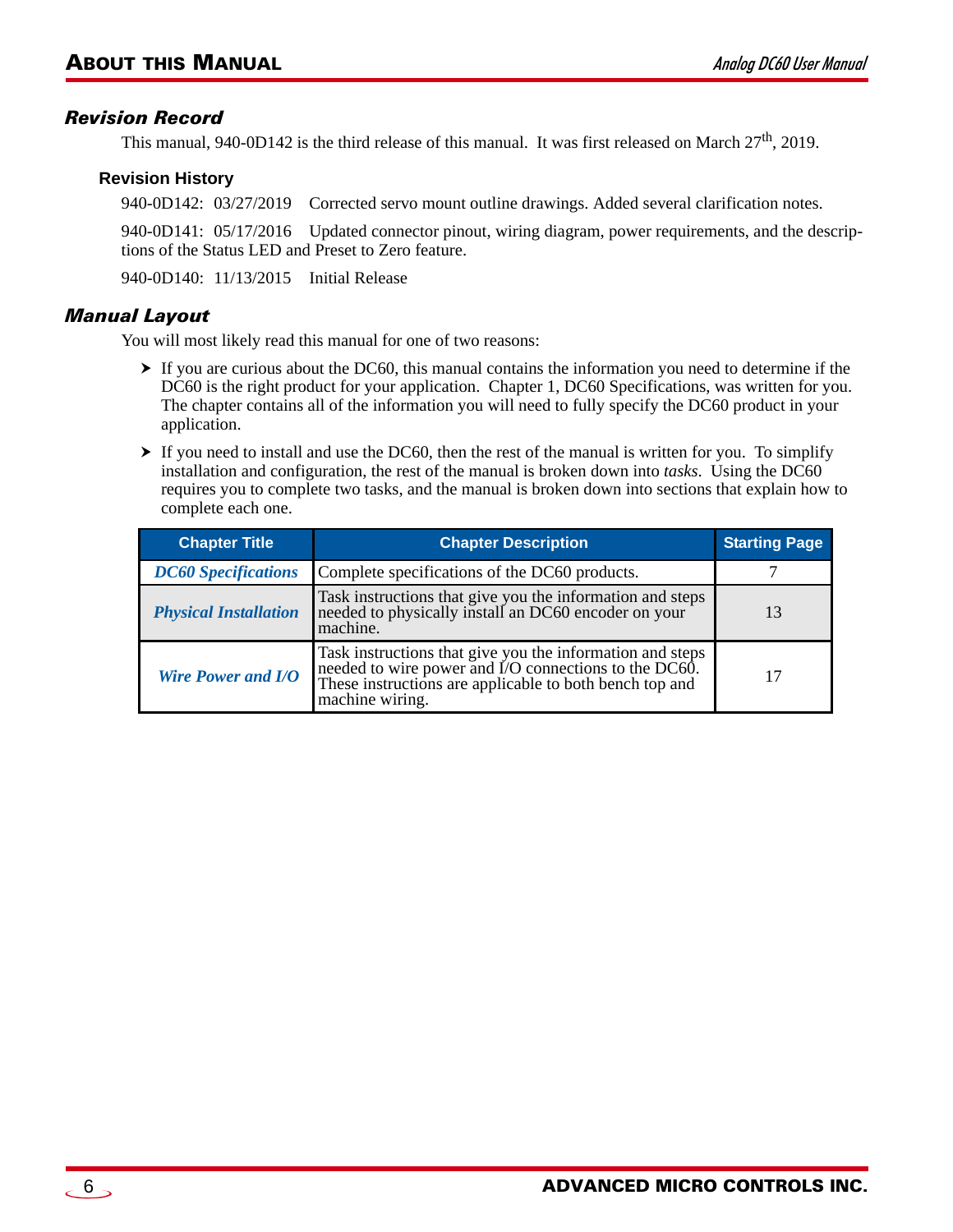## DC60 SPECIFICATIONS

#### <span id="page-6-1"></span><span id="page-6-0"></span>*Overview*

The DC60 is a new line of heavy-duty resolver based encoder products from AMCI. The first units to be released in this line are absolute multi-turn encoders that offer a current or voltage analog output.

Units can be ordered with a full scale output over any number of turns between 1 and 1,024. The analog output has sixteen bit resolution regardless of the number of turns encoded.

A flange mount unit with its connector on the end is shown in figure [1](#page-6-3). The following mounting styles are available:

- $\geq 2.5$  inch flange mount
- $\geq 58$  mm servo mount

The following shaft options are available with both mounting styles

- $\triangleright$  0.375" dia x 0.884" long, w/ 0.047" x 0.77" flat
- $\geq 0.250$ " dia x 0.884" long, w/ 0.033" x 0.77" flat
- $\triangleright$  6 mm dia x 10.25 mm long, w/ 0.3 mm x 9.5 mm flat
- $\geq 10$  mm dia x 20.25 mm long, w/ 0.5 mm x 19.5 mm flat

The following current outputs are available:

- $\blacktriangleright$  4 to 20 mA
- $\triangleright$  0 to 20 mA

The following voltage output is available:

 $\triangleright$  0 to +10 Vdc

An industry standard M12, 8 pin, A-coded, male connector is used as the power and I/O connector. Both end (axial) and side (radial) connector placement options are available. The body material of the DC60 units is aluminum with a powder coat finish. Outline drawings of all of the packing options are available in the *[Out](#page-13-0)[line Drawings](#page-13-0)* section of the manual starting on [page](#page-13-0) 14.

#### <span id="page-6-2"></span>*Part Number Description*



Figure 2 Part Number Description

<span id="page-6-3"></span>

Figure 1 DC60 Resolver Based Encoder

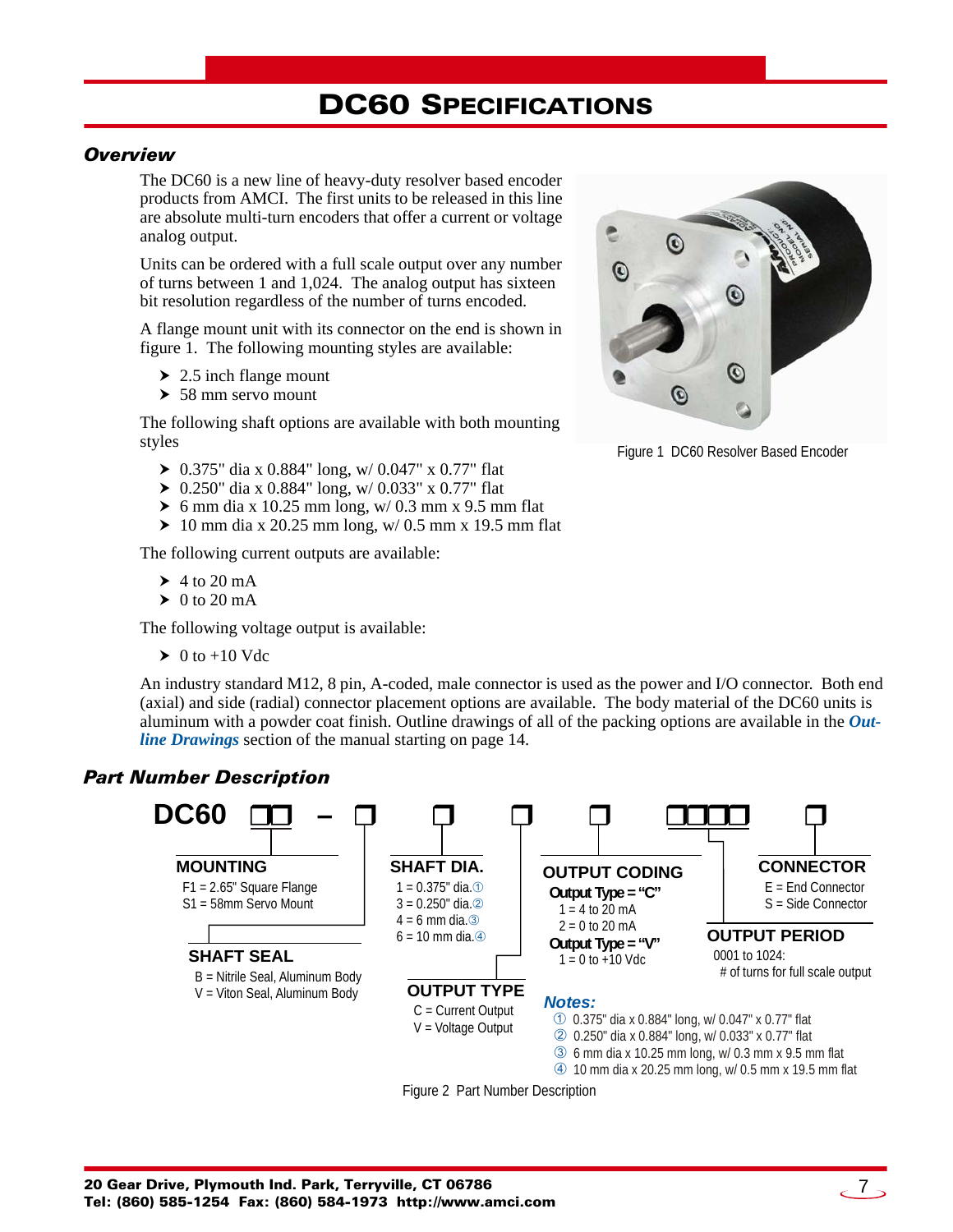#### <span id="page-7-1"></span><span id="page-7-0"></span>*Connector Location and Pinout*

#### **M12 Connector**

An eight pin, A-coded, male M12 connector is used on these DC60 units. It is located on the back or side of the unit. This connector is the Turck *eurofast FS 8* or equivalent. The pinout for the connector is shown below.



Figure 3 I/O Connector Pinout

**Pin 1: +DC Power Input:** Input pin to power the DuraCoder. Requires a 10 to 30Vdc power supply at a maximum of 3.0 watts. This power draw does not include the current through the analog output.

**Pins 2 and 8: DC Return:** The return for the DC power supply and ground reference for both the digital inputs and the analog output signal. Pins 2 and 8 are internally connected.

**Pin 3: Preset to Zero Input:** This pin is internally tied high to the +DC Input Power, (Pin 1) through a pull up resistor. A high-to-low transition on this pin will preset the analog output to its minimum value. (In the case of a 4 to 20 mA output, the output becomes 4 mA. In the case of a 0 to 10 Vdc Output, the output becomes 0 Vdc.) Therefore, this pin must be pulsed to ground (Pins 2 or 8) to preset the position. This input is heavily filtered to prevent an accidental preset during normal operation, so the minimum pulse duration is 2,000 milliseconds.

All DC60 encoders use a nonvolatile memory technology known as F-RAM. Unlike older NOTE S memory technologies such as EEPROM, F-RAM does not have a limit on the number of times the memory can be written to. You can preset the position as often as necessary in your application.

**Pins 4 and 6: No Function:** These pins can be left open if you are fabricating a custom cable. If a cordset is used, these pins should be tied to DC Return (pins 2 and 8) for normal operation to prevent them from picking up any electrical noise in the environment.

**Pin 5: Analog Output:** This pin is the analog output and it is referenced to DC Return (pins 2 and 8).

**Pin 7: Direction Control:** This pin controls which direction the shaft must rotate in to increase the analog output. The default is CW increasing output when looking at the shaft. If you are fabricating a custom cable and want CW increasing output, this pin can be left open or attached to +DC Power Input (pin 1). Connecting this pin to DC Return (pins 2 or 8), forces the output to increase with CCW rotation. If using a molded cordset, connect the wire on this pin to either +DC Input Power or DC Return for normal operation. Do not leave the wire floating.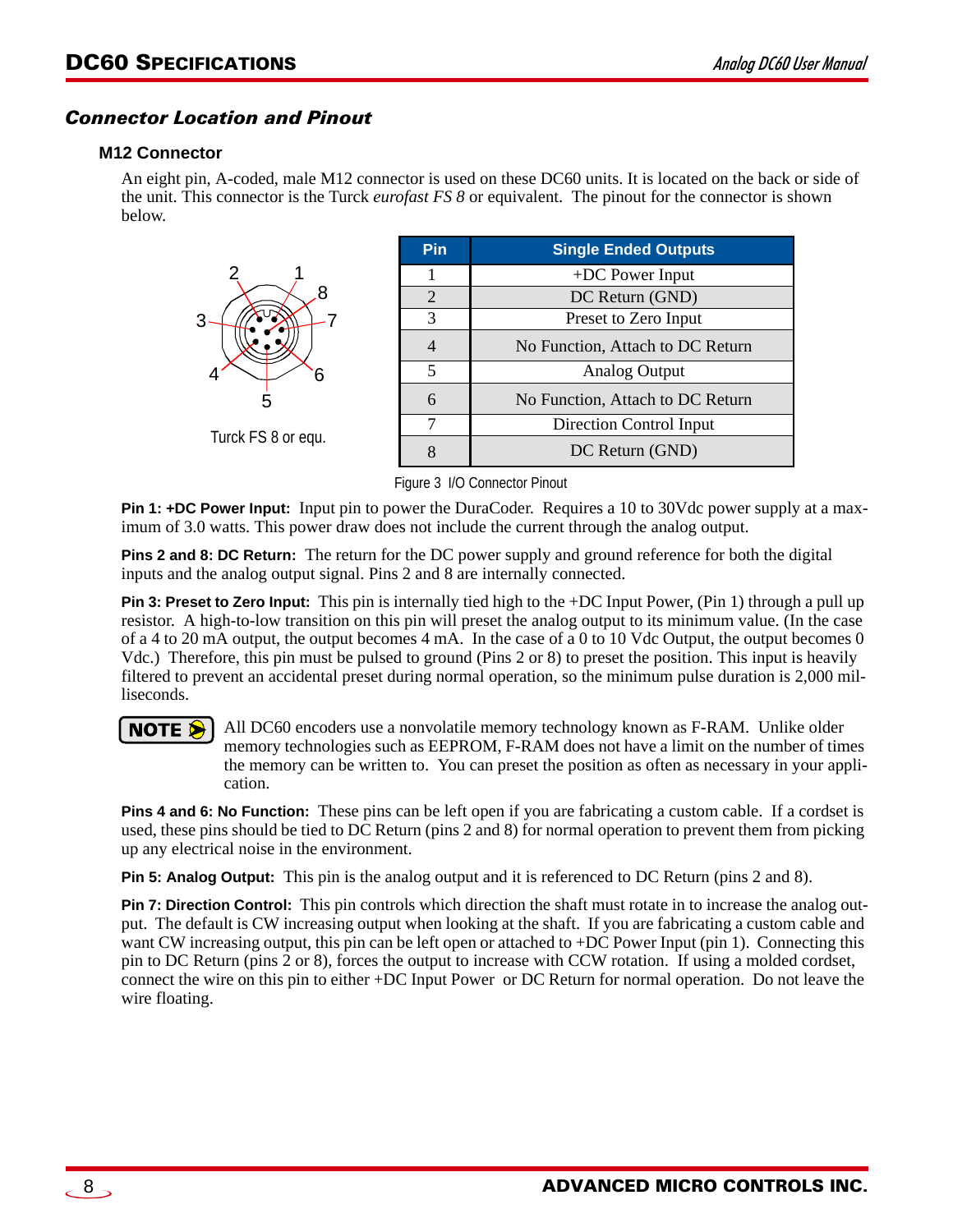#### <span id="page-8-0"></span>*Mating Connector and Cordsets*

The following mating connector is available from AMCI. Note that any commercially available M12 connectors with the proper coding and contacts can be used.

| <b>AMCI#</b> Description                                                                                                                                          |
|-------------------------------------------------------------------------------------------------------------------------------------------------------------------|
| Female, A-coded, 8 contacts. Screw terminal connections.<br>MS-37 6 to 8 mm dia. cable. Maximum 20 AWG wire dia.<br>Straight, IP67 rated when properly installed. |

Table 1 Available Mating Connectors

AMCI offers the following cordset for use with the DC60.

| AMCI# | <b>Description</b>                                                                                                                 |
|-------|------------------------------------------------------------------------------------------------------------------------------------|
|       | Molded cordset. 5 meters in length.<br>$CNFL-5M$ Straight M12 8 pin A-coded to flying leads<br>IP67 rated when properly installed. |

Table 2 Available Cordsets

#### <span id="page-8-1"></span>*Status LED*

Each DC60 has a Status LED on its rear cover. Figure [4](#page-8-2) shows an end connect unit. The LED is in the same location on side connect units. This LED indicates whether or not output is driving a load (cable break detection) and gives a rough indication of the value of the analog output when it is driving a load. Table [3](#page-8-3) shows the different blink patterns.

| <b>Blink Pattern</b>                    | <b>Description</b>                                                                                                                                                                                                          |
|-----------------------------------------|-----------------------------------------------------------------------------------------------------------------------------------------------------------------------------------------------------------------------------|
| Alternating<br>Red/Green                | The DC60 is not driving a load. Most com-<br>mon causes are a mis-wiring or brake in the<br>cable.                                                                                                                          |
| <b>Blinking Green</b><br>50% duty cycle | The DC is driving a load and the shaft is<br>rotating. The LED is on for 1 second, off<br>for 1 second.                                                                                                                     |
| Blinking Green<br>10 to 90% duty cycle  | When the analog output is at its minimum,<br>the duty cycle will be 10%. When the ana-<br>log output is at its maximum, the duty cycle<br>will be 90%. The period is two seconds, so<br>the minimum on time is 0.2 seconds. |

Table 3 Status LED Blink Patterns

<span id="page-8-3"></span>On power up, the LED turns on red briefly during self-test.

## **Rear View**  $\bigcirc$  $(\ )$  $\overline{O}$  $( )$

<span id="page-8-2"></span>Status LED Figure 4 Status LED Location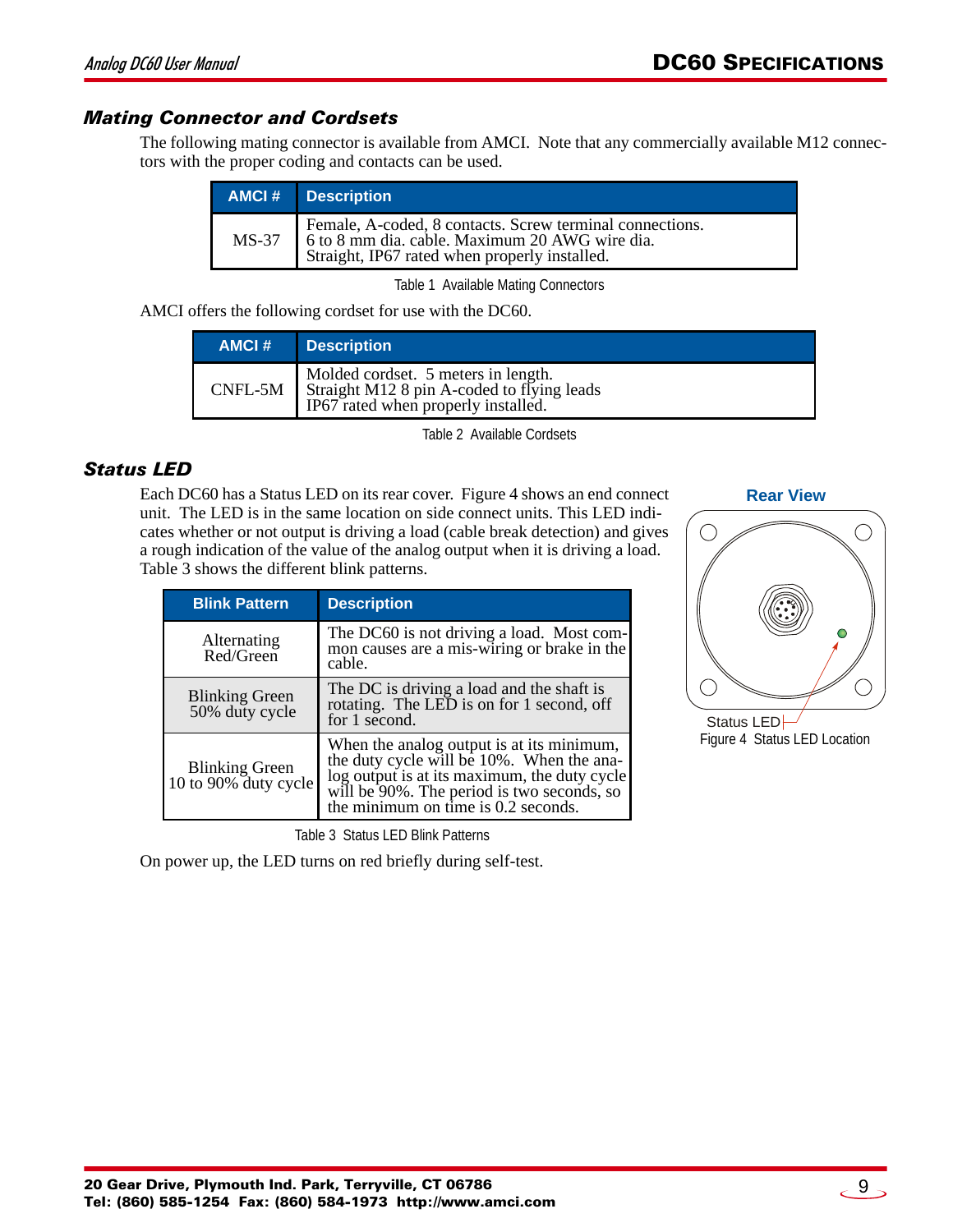#### <span id="page-9-0"></span>*Output Load Calculations*

#### <span id="page-9-1"></span>**Voltage Output DuraCoder**

A voltage output DuraCoder can drive an output load of  $2 \text{ k}\Omega$  or greater. If the output load is greater that 10 k $\Omega$ , consider installing a 10 k $\Omega$  resistor in parallel with the input terminals for greater noise immunity.

#### <span id="page-9-2"></span>**Current Output DuraCoder**

The maximum load that can be driven by a current output DuraCoder depends on the power supply voltage applied to the +DC Power Input (Pin 1). For input voltages up to 15 Vdc, the maximum load is 475  $\Omega$ . For input voltages greater than or equal to 15 Vdc, the formula for determining the maximum load is given below along with a simple graph of the curve.

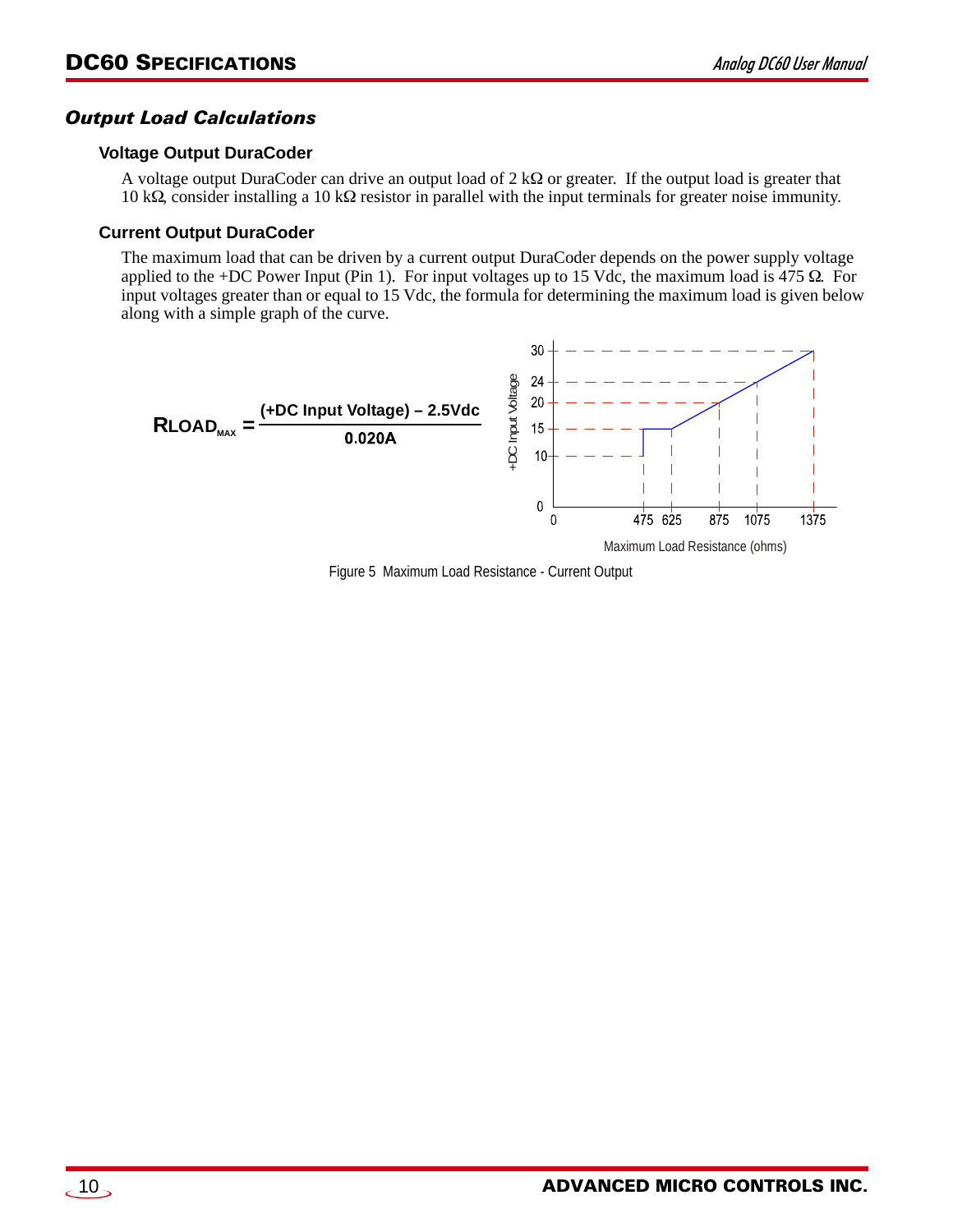#### <span id="page-10-0"></span>*Electrical Specifications*

#### **Operating Voltage**

10 Vdc to 30 Vdc maximum

#### **Power Requirements**

1.0 W max. 30 mA @ 24 Vdc typical Value is the operating power and does not include current supplied by the analog output.

#### **Position Resolution**

16 bit (1 part in 65,536)

#### **Position Accuracy**

 $\pm 10$  arc-minutes

#### **Position Update Time**

1.6 milliseconds

#### **Maximum Output Settling Time**

50 microseconds when switching between minimum and maximum outputs

#### **Direction of Increasing Counts**

Default CW looking at shaft

Can be set to CCW increasing by shorting the Direction Control Input pin (pin 7) to DC Return.

#### **Zero Position**

Can be set by pulsing the Preset to Zero Input pin (pin 3) from DC Return to open circuit or +DC Power. Minimum pulse width of 2,000 milliseconds.

#### <span id="page-10-1"></span>*Mechanical Specifications*

#### **Package Style**

60 mm housing with flange or servo mounting

#### *Mechanical Specifications (continued)*

#### **Connector Location**

End

#### **Housing**

Powder coated aluminum

#### **Available Shafts**

0.250", 0.375", 6 mm, or 10 mm. All shafts have flats.

#### **Max. Starting Torque @ 25°C**

2.0 oz-in (1.41 N·cm)

**Moment of Inertia** 6.0 X  $10^{-4}$  oz-in-sec<sup>2</sup> (43.2 X  $10^{-6}$  kg-cm-sec<sup>2</sup>)

## **Max. Operating Speed**

6000 RPM max.

#### **Max. Shaft Loading**

Axial: 20 lbs. (89 N) Radial: 40 lbs. (178 N)

At specified max. loads, minimum bearing life is  $2X10<sup>9</sup>$  revolutions.

#### <span id="page-10-2"></span>*Environmental Specifications*

#### **Operating Temperature**

 $-40^{\circ}$ F to  $+185^{\circ}$ F ( $-40^{\circ}$ C to  $+85^{\circ}$ C)

#### **Shock**

50g, 11 millisecond duration

#### **Vibration**

20 g, 5 to 2000 Hz

#### **Enclosure Rating**

IP67

#### **Approximate Weight**

1.3 lbs. (0.59 kg)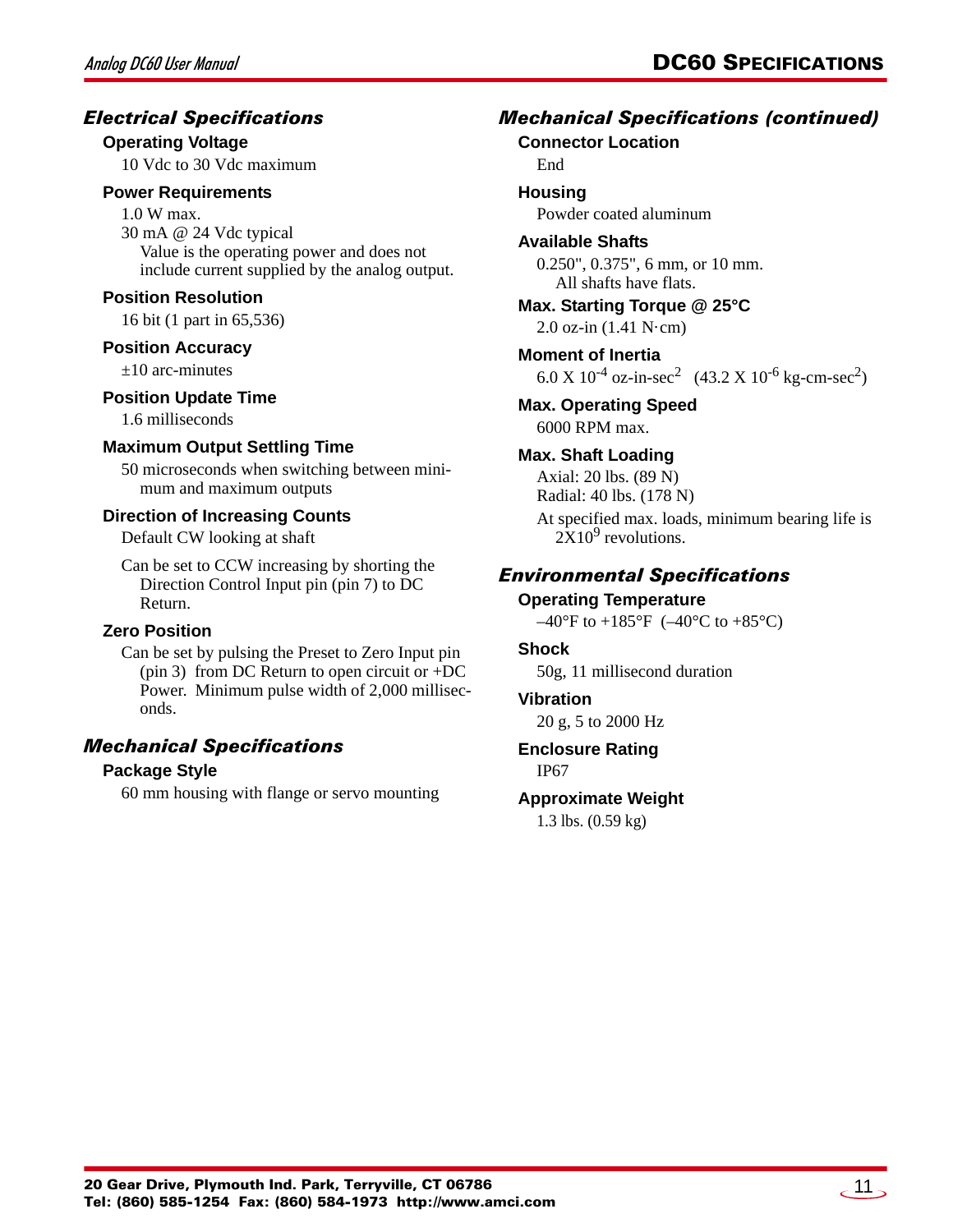*Notes*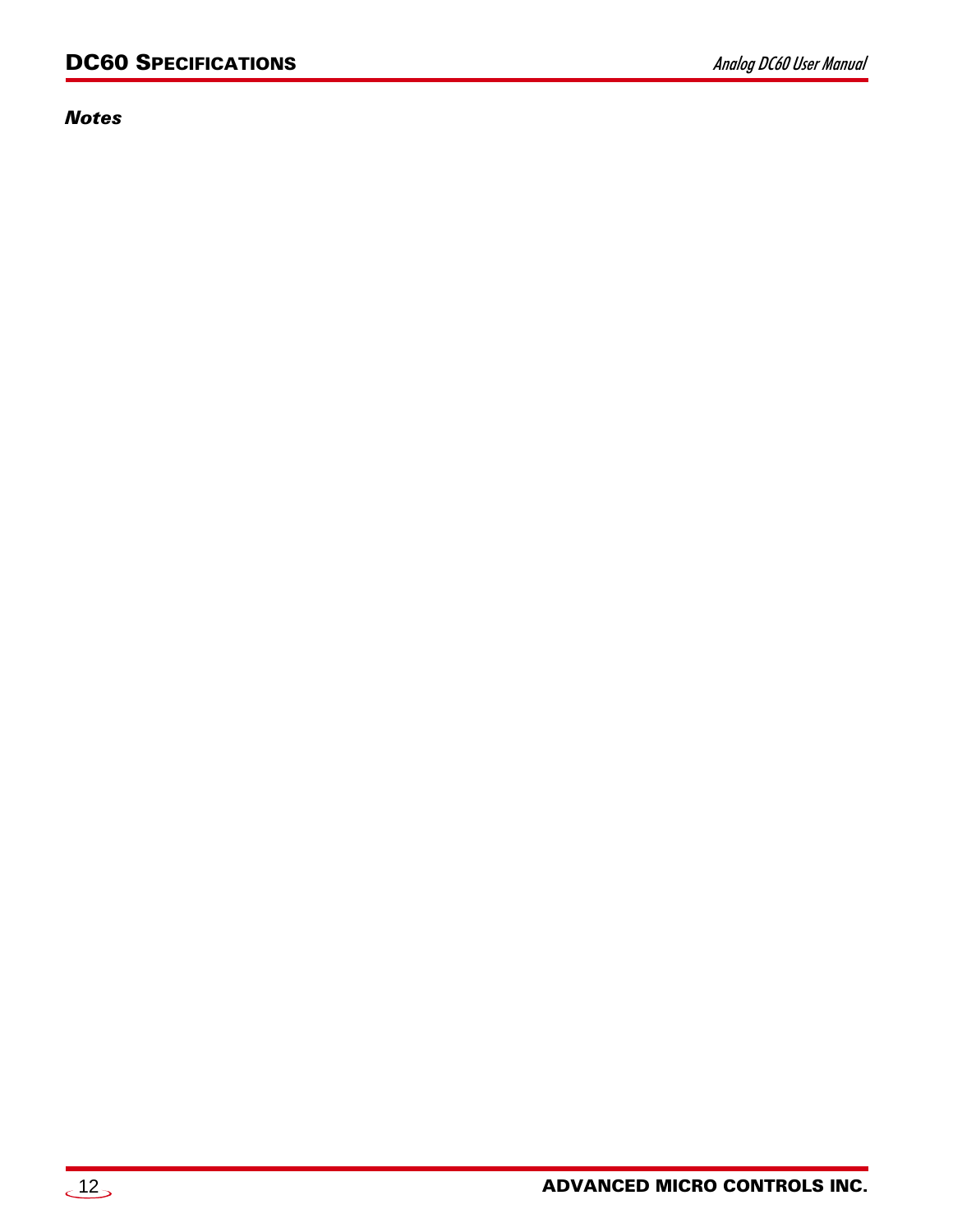### PHYSICAL INSTALLATION

<span id="page-12-0"></span>**This section is intended for the engineer or technician responsible for installing the DC60 resolver based encoder. Information in this chapter includes installation guidelines, information about online CAD files, and mechanical drawings.**

#### <span id="page-12-2"></span><span id="page-12-1"></span>*1.1 Installation Guidelines*

#### *1.1.1 Electrostatic Discharge Prevention*

Electrostatic discharge can damage the DC60 if the discharge is through the I/O connector. Follow these guidelines when handling the unit.

- 1) Touch a grounded object to discharge static potential before handling the unit.
- 2) Work in a static-safe environment whenever possible.
- 3) Do not touch the pins of the I/O connector.
- 4) Do not disassemble the unit

#### <span id="page-12-3"></span>*1.1.2 Suitable Environment*

The DC60 has an IP67 environmental rating and can be installed in most industrial environments, including areas subject to washdown spray and temporary immersion.

The IP67 rating is contingent on the proper installation of the mating connector. NOTE  $\bigcirc$   $\vdash$ 

#### <span id="page-12-4"></span>*1.1.3 Shaft Loading*

A flexible coupler should be used when connecting a DC60 to a drive shaft, because any mismatch in shaft alignment will result in large radial or axial loading on the shaft of the encoder. Limit shaft loading to the following values. These values statistically yield an L10 life of  $2X10^9$  revolutions. (Statistically, only 10% of the bearings will have failed after  $2X10^9$  revolutions.) Shaft loading has an exponential effect on bearing life. The effect is actually cubic. Cutting a shaft load in half will result in an eight fold increase in bearing life.

| <b>Radial Load</b> | <b>Axial Load</b> |
|--------------------|-------------------|
| 40 lbs. (178 N)    | 20 lbs. (88 N)    |

Table 1.1 DC60 Maximum Shaft Loading Specifications

#### <span id="page-12-5"></span>*1.1.4 A Note on Cable Direction*

All of the dimensional drawings in the *[Outline Drawings](#page-13-0)* section [\(1.3](#page-13-0)), show the direction that the cable exits when using right angle connectors. Use this information to properly route cables when designing the DC60 mounting.

#### <span id="page-12-6"></span>*1.2 Availability of CAD Drawings*

CAD drawing for all DC60 devices are available on the AMCI website.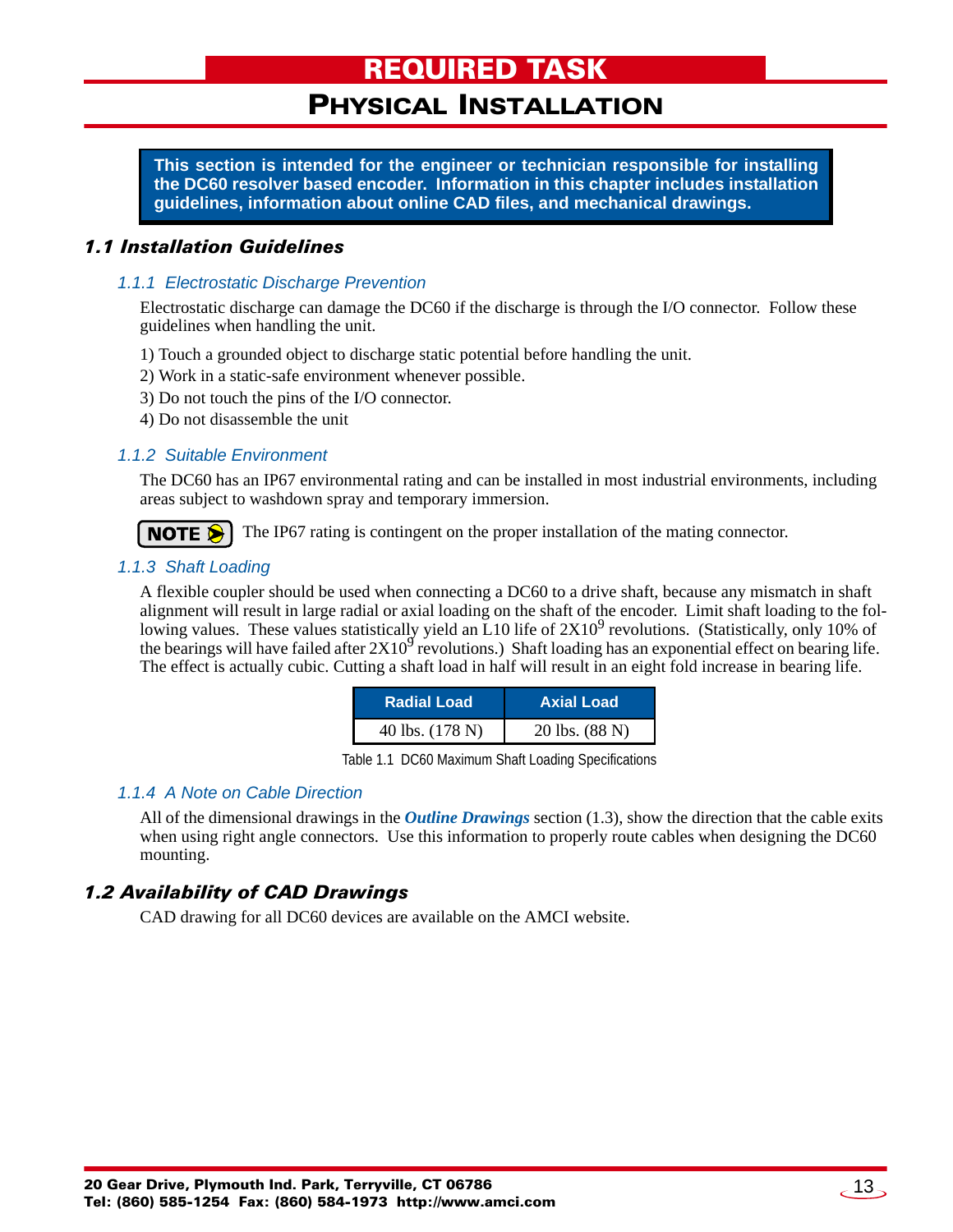#### <span id="page-13-1"></span><span id="page-13-0"></span>*1.3 Outline Drawings*

#### *1.3.1 Flange Mount, Aluminum Body, End Connect*



Figure 1.1 Flange Mount, End Connector Outline Drawing

<span id="page-13-2"></span>



Figure 1.2 Flange Mount, Side Connector Outline Drawing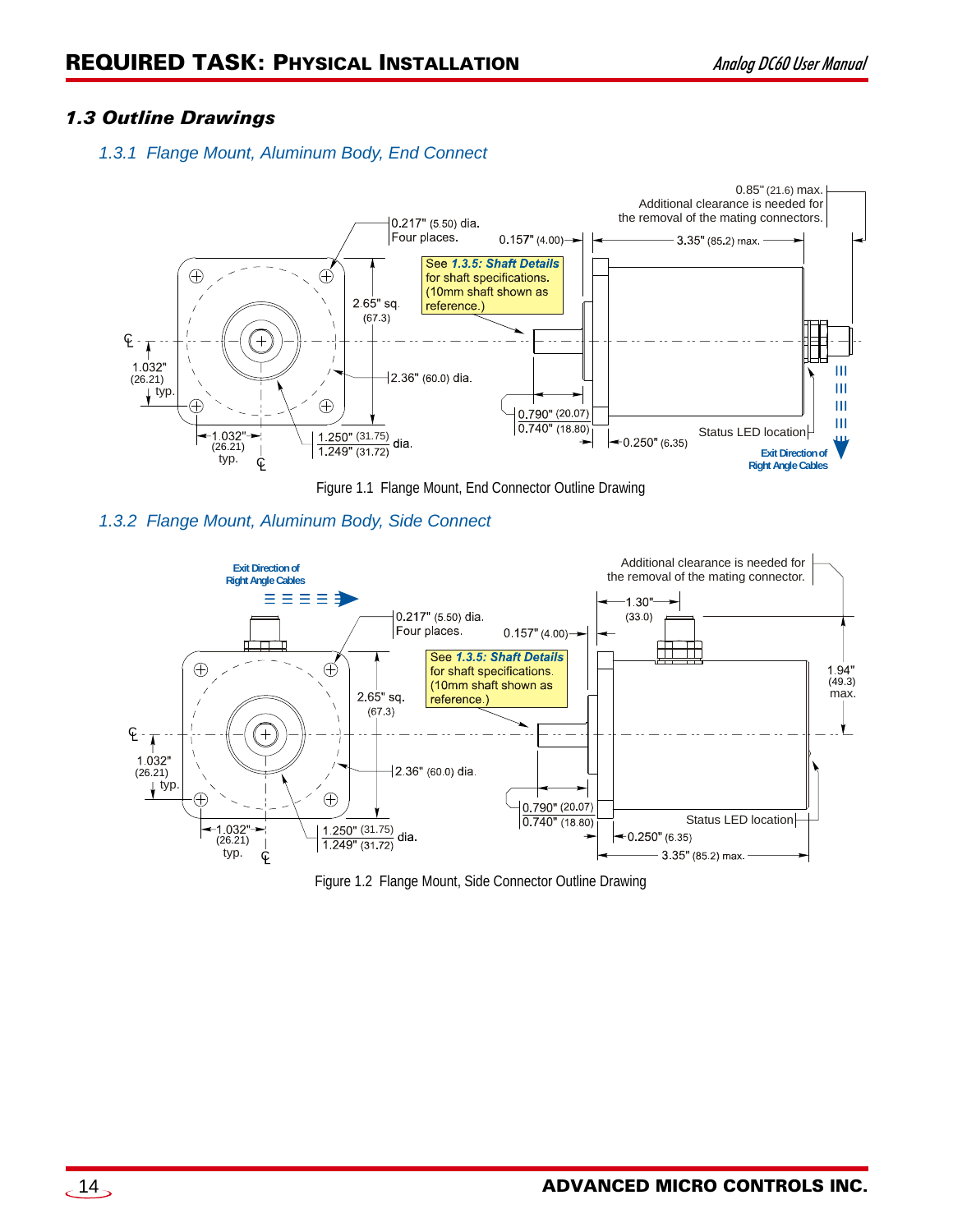#### <span id="page-14-0"></span>*1.3 Outline Drawings (continued)*

#### *1.3.3 Servo Mount, Aluminum Body, End Connect*



#### <span id="page-14-1"></span>*1.3.4 Servo Mount, Aluminum Body, Side Connect*



Figure 1.4 Servo Mount, Side Connector Outline Drawing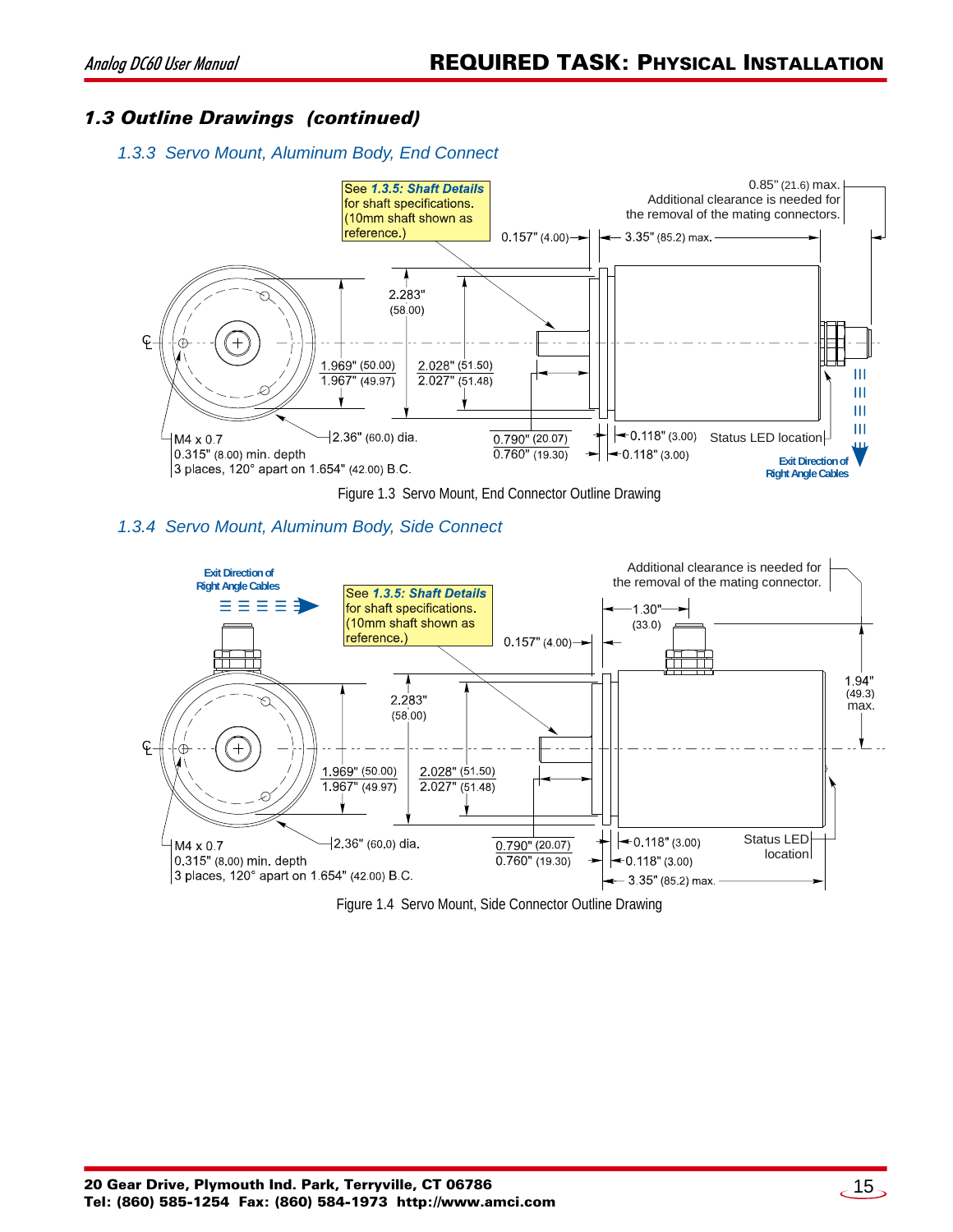#### <span id="page-15-0"></span>*1.3 Outline Drawings (continued)*

#### *1.3.5 Shaft Details*

The figure below shows the pilot of a flange mount nose. Listed dimensions are identical for the servo mount option.

0.375" Shaft (Shaft Option 1)



#### 6 mm Shaft (Shaft Option 4)

0.250" Shaft (Shaft Option 2)



#### 10 mm Shaft (Shaft Option 4)



Figure 1.5 Shaft Details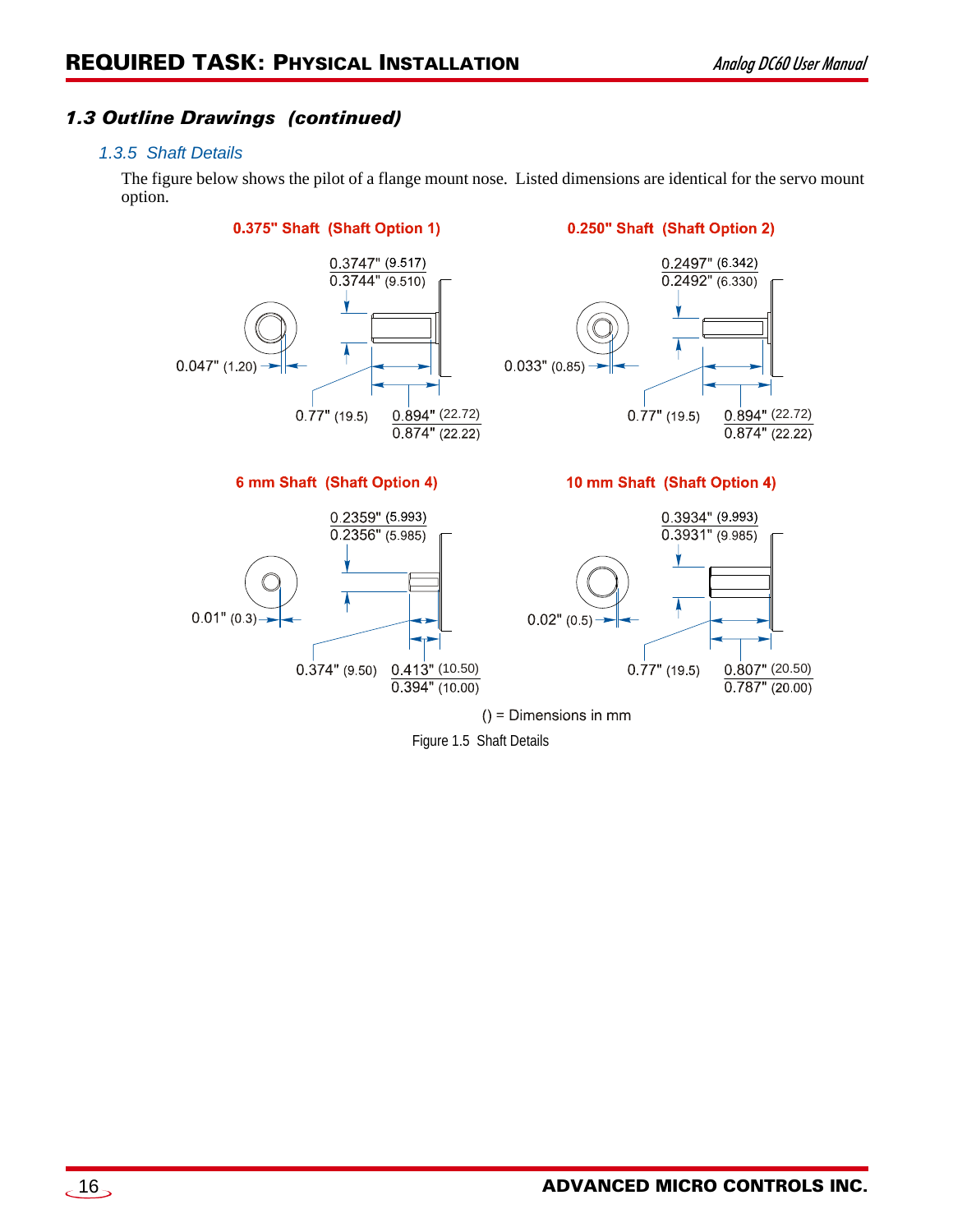## REQUIRED TASK

## WIRE POWER AND I/O

#### <span id="page-16-1"></span><span id="page-16-0"></span>*2.1 Wiring Guidelines*

The DC60 requires a power supply of 10 to 30 Vdc, (12 to 24 Vdc nominally). Power requirement is 1.0 watts maximum, with 30 mA @ 24Vdc typical. This power draw does not include the current through the analog output.

- $\triangleright$  Signals from the DC60 are low voltage, low power signals. Cables should not be run with high power AC or DC cabling.
- $\triangleright$  Signal cable can be run in conduits with other low power AC and DC signal cables. Ideally, cable will be run in metal conduit that is bonded along its entire length.
- $\triangleright$  Signal cable should not be run in parallel with high power AC or DC cabling to minimize capacitive coupling of electrical noise. If they must be run in parallel, separate them as much as possible.
- $\triangleright$  If a signal cable must cross high power AC or DC cabling, it should do so at a right angle to minimize inductive coupling of electrical noise.

#### <span id="page-16-2"></span>*2.2 Connector Location and Pinout*

#### <span id="page-16-3"></span>*2.2.1 Connector Pinout*

Figure [2.1](#page-16-4) below shows the location of the power and I/O connector location as well as the connector pinout.



Figure 2.1 DC60 Connector Placement

<span id="page-16-4"></span>**Pin 1: +DC Power Input:** Input pin to power the DuraCoder. Requires a 10 to 30Vdc power supply at a maximum of 3.0 watts. This power draw does not include the current through the analog output.

**Pins 2 and 8: DC Return:** The return for the DC power supply and ground reference for both the digital inputs and the analog output signal.

**Pin 3: Preset to Zero Input:** This pin is internally tied high to the +DC Input Power, (Pin 1) through a pull up resistor. A high-to-low transition on this pin will preset the analog output to its minimum value. (In the case of a 4 to 20 mA output, the output becomes 4 mA. In the case of a 0 to 10 Vdc Output, the output becomes 0 Vdc.) Therefore, this pin must be pulsed to ground (Pins 2 or 8) to preset the position. This input is heavily filtered to prevent an accidental preset during normal operation, so the minimum pulse duration is 2,000 milliseconds.

#### **NOTE**

All DC60 encoders use a nonvolatile memory technology known as F-RAM. Unlike older memory technologies such as EEPROM, F-RAM does not have a limit on the number of times the memory can be written to. You can preset the position as often as necessary in your application.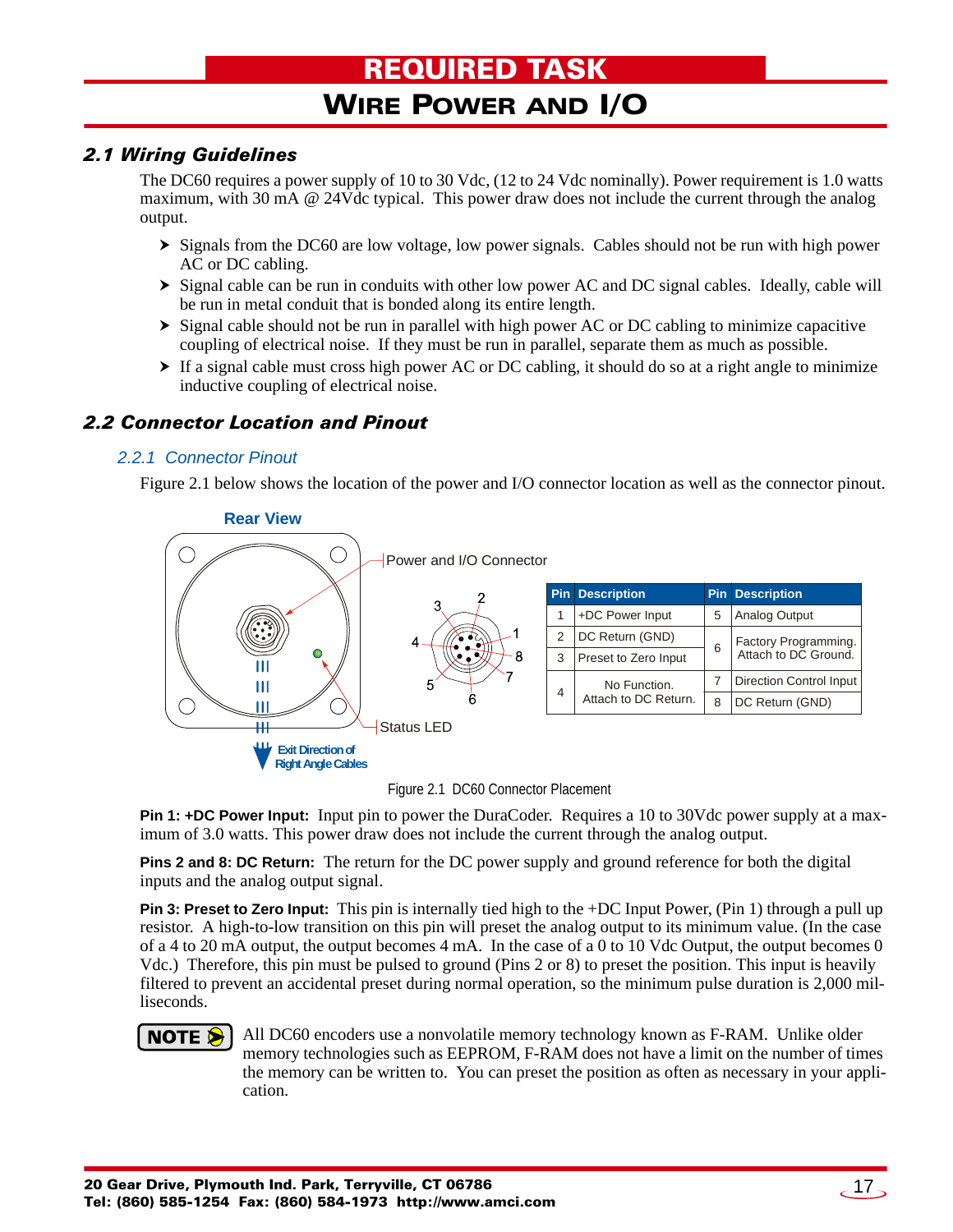#### *2.2 Connector Location and Pinout (continued)*

#### *2.2.1 Connector Pinout (continued)*

**Pins 4 and 6: No Function:** These pins can be left open if you are fabricating a custom cable. If a cordset is used, these pins should be tied to DC Return (pins 2 and 8) for normal operation to prevent them from picking up any electrical noise in the environment.

**Pin 5: Analog Output:** This pin is the analog output and it is referenced to DC Return (pins 2 and 8).

**Pin 7: Direction Control:** This pin controls which direction the shaft must rotate in to increase the analog output. The default is CW increasing output when looking at the shaft. If you are fabricating a custom cable and want CW increasing output, this pin can be left open or attached to +DC Power Input (pin 1). Connecting this pin to DC Return (pins 2 or 8), forces the output to increase with CCW rotation. If using a molded cordset, connect the wire on this pin to either +DC Input Power or DC Return for normal operation. Do not leave the wire floating.

#### <span id="page-17-0"></span>*2.2.2 Right Angle Cable Exit Direction*

When designing a mounting solution for the DC60, be aware of the cable exit direction when using right angle mating connectors. Figure [2.1](#page-16-4) above shows the direction of the cable when using AMCI, TRUCK, or Phoenix Contact cordsets.

#### <span id="page-17-1"></span>*2.2.3 Mating Connectors and Cordsets*

AMCI offers the following mating connector and cordsets that mate with the NR60 power connector. Note that the power connector will mate with any connector or cordset that follows the M12, 4 pin, A-coded standard.

| AMCI#   | <b>Description</b>                                                                                                               |
|---------|----------------------------------------------------------------------------------------------------------------------------------|
| $MS-37$ | Screw terminal connections. 6 to 8 mm dia. cable. 20 AWG max.<br>Straight, IP67 rated when properly installed.                   |
|         | Molded cordset. 5 meters in length.<br>CNFL-5M Straight M12 8 pin A-coded to flying leads<br>IP67 rated when properly installed. |

Table 2.1 Compatible Connectors and Cordsets

#### <span id="page-17-2"></span>*2.3 Sample Wiring Diagram*

The diagram below shows how to wire a DC60 encoder using the CNFL-5M cable from AMCI.



- No Function pins should be grounded for normal operation.
- For voltage output, if input impedance exceeds 10 kohm, consider installing a 10 kohm resistor to improve noise immunity.

Figure 2.2 Sample Wiring Diagram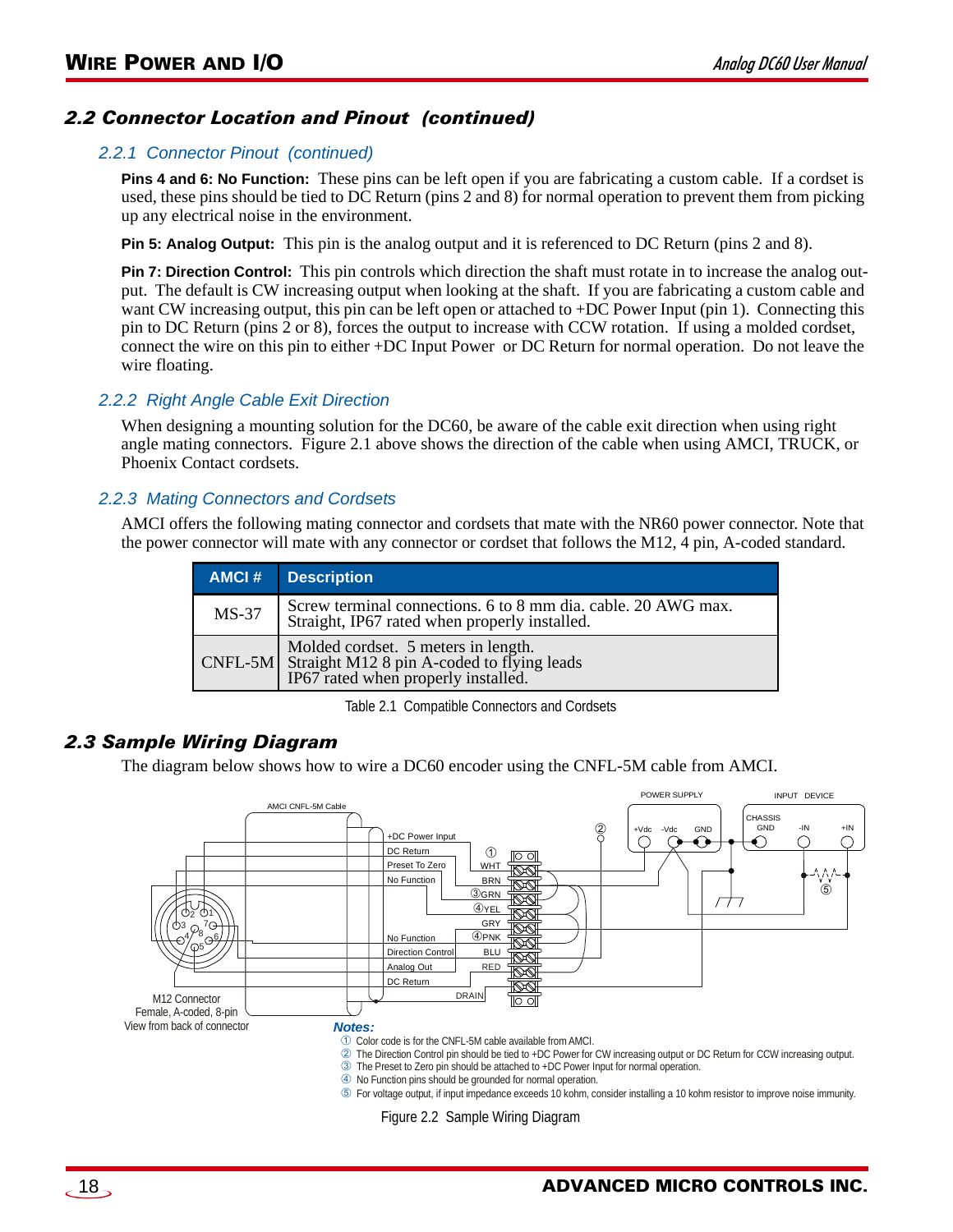#### *Notes*